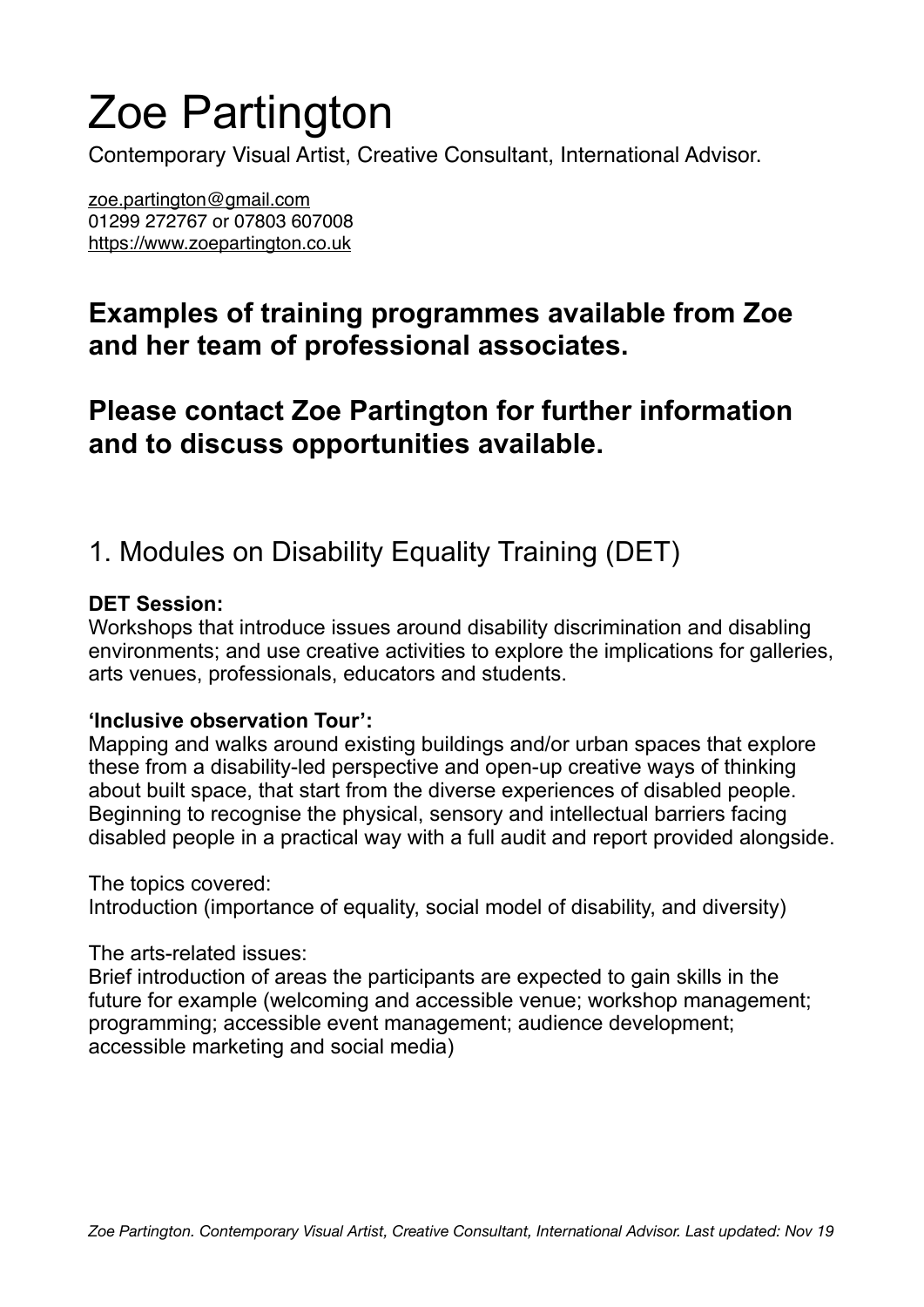#### 2. Creative practise in urban design, design and architecture

This is a workshop activity where disabled artists and participants from the arts work together to investigate a particular design issue and come up with potential creative design solutions.

A very practical session exploring DET in more detail, through creative outcomes.

#### 3. Marketing to disabled audiences and non-disabled audiences

A session on practical applications and the use of language terminology. Understanding the social model and its implications when marketing. This is useful for PR and media contacts and marketing teams.

#### 4. Accessible event management

How to consider making your event inclusive to disabled audiences, participants and artists. This session is a taster to enable the participants to gain skills in future planning events and the types of issues they need to consider. A step by step booklet is available for participants to be purchased or as part of the training programme.

#### 5. Accessible programming to include disabled led arts organisations and artists

A full day workshop for curators and producers to understand and gain skills in thinking differently about programming disabled artists into all areas of the art, culture and heritage sector. Identifying the barriers and the gaps in provision and developing the solutions.